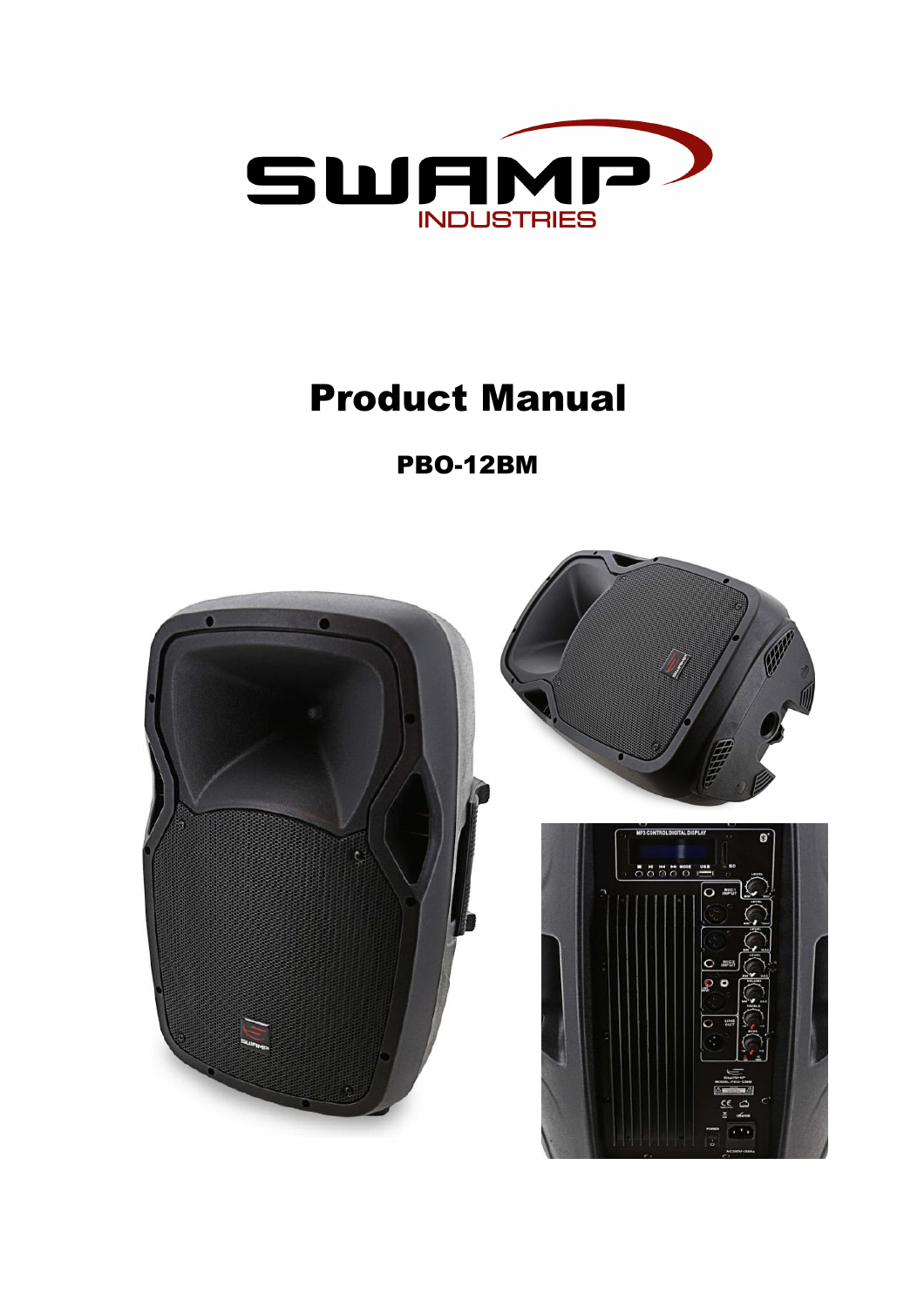

## **Features**

- Bi-amped 2-way Configuration
- USD/SD MP3 Input
- Bluetooth Connectivity
- Mic / Line Inputs
- Treble and Bass EQ Controls
- Link Output

## **Specifications**

- Total: 180 Watts RMS / 360 Watts Peak
- Tweeter: 30 Watts RMS / 60 Watts Peak
- Woofer: 150 Watts RMS / 300 Watts Peak
- 12" Woofer with 50oz Magnet and 65mm Voice Coil
- 34mm Titanium Diaphragm Driver
- Frequency Response: (+/-3dB) 50Hz 20KHz
- Sensitivity: 97dB (1W/1m)
- Impedance: 8ohm
- Dimensions (WxHxD): 400x 620 x 370 mm
- Weight: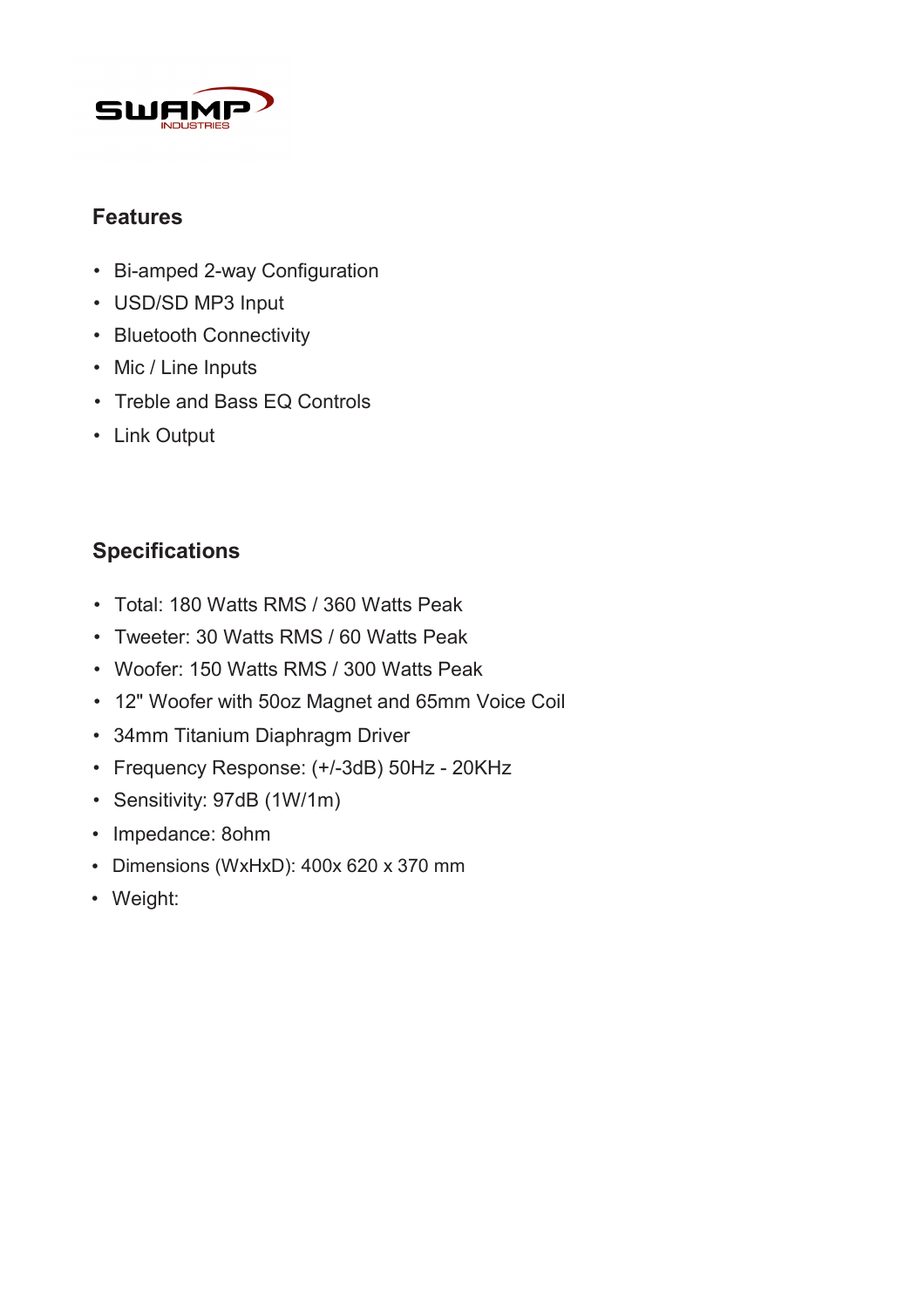

- **1.** SD Card input MP3 format
- **2.** MP3 / Bluetooth level Gain control
- **3.** MIC input level Gain control
- **4.** LINE input level Gain control
- **5.** Main volume control Speaker output level
- **6.** Treble EQ Control (-12db to +12db)
- **7.** Bass EQ Control (-12db to +12db)
- **8.** LED indicator Power on
- **9.** LED indicator Input level too high, distortion
- **10.** Power switch On/Off
- **11.** USB Memory input MP3 format
- **12.** MIC input XLR balanced
- **13.** RCA Line input Left & Right
- **14.** XLR Line input Balanced
- **15.** Line output XLR balanced, link out
- **16.** 240V power input IEC